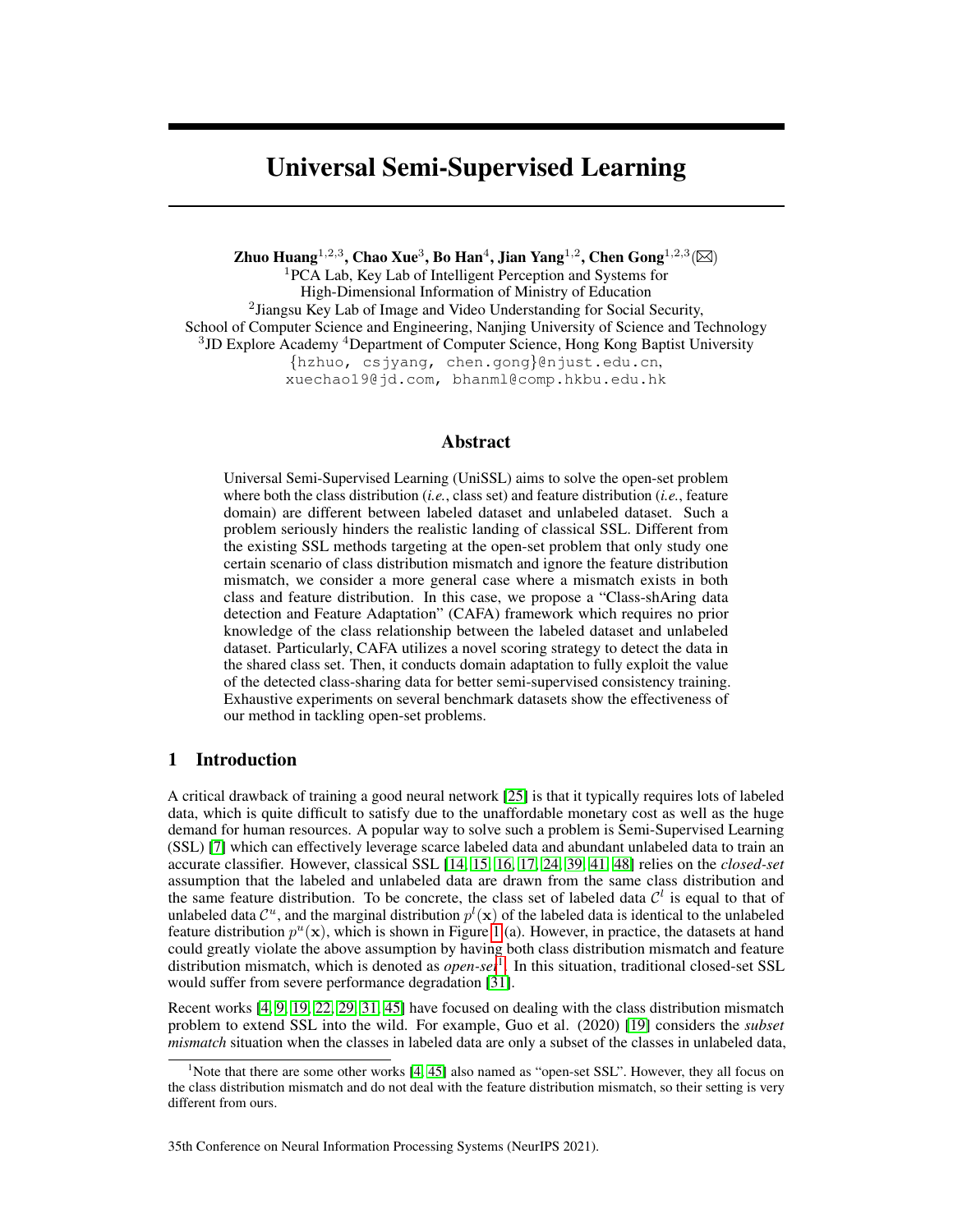<span id="page-1-0"></span>

Figure 1: Problem illustration. (a) Closed-set SSL. (b) and (c) depict class distribution mismatch, where (b) describes subset mismatch; and (c) presents intersectional mismatch. (d) Feature distribution mismatch. In this figure, the dashed red box denotes feature distribution mismatch, and the solid green boxes mean the class distribution mismatch.

*i.e.*,  $C^l \subset C^u$  and  $C^u \setminus C^l \neq \emptyset$  (Figure [1](#page-1-0) (b)). It utilizes a meta learning scheme to down-weight the unlabeled data that do not belong to  $C^l$ . Chen et al. (2020) [\[9\]](#page-9-5) deals with the *intersectional mismatch* problem where the labeled and unlabeled data both contain a shared class set but also hold a private class set, respectively, *i.e.*,  $C^l \cap C^u \neq \emptyset$ ,  $C^l \setminus (C^u \cap C^l) \neq \emptyset$  and  $C^u \setminus (C^u \cap C^l) \neq \emptyset$ (Figure [1](#page-1-0) (c)). It proposes a self-distillation method to filter out the probable unlabeled private data. However, existing methods require prior knowledge of the relationship between  $\mathcal{C}^l$  and  $\mathcal{C}^u$ , which greatly limits their realistic application. When the class relationship is unknown, the potential private data from  $\mathcal{D}^l$  and  $\mathcal{D}^u$  could both seriously mislead the learning process. Moreover, existing works only consider the class distribution mismatch and totally ignore the feature distribution mismatch problem. The latter problem is also quite common in practice, as when we try to collect a large amount of unlabeled data to aid the model training, the feature distribution of the newly obtained unlabeled data could be heavily influenced by when, where, and how we collect them. As a result, the potential feature distribution difference between labeled and unlabeled data could seriously harm the learning performance. Therefore, it is necessary to design a universal method to solve different scenarios of class distribution mismatch and meanwhile deal with the feature distribution mismatch.

In this paper, we propose a new framework dubbed "Class-shAring data detection and Feature Adaptation (CAFA)" which is a Universal Semi-Supervised Learning (UniSSL) method for tackling different situations of open-set problem. Specifically, by considering that the labeled set and unlabeled set are drawn from different domains, we utilize a novel scoring mechanism to identify both the labeled and unlabeled data from the shared classes. The mechanism integrates two cues, namely domain similarity and label prediction shift, which are perfectly tailored for data detection in open-set SSL. Then we employ domain adaptation [\[5,](#page-9-6) [6,](#page-9-7) [12,](#page-9-8) [40,](#page-11-4) [43,](#page-11-5) [47\]](#page-11-6) to match the identified unlabeled data to the same feature distribution of the class-sharing labeled data. After feature adaptation, the value of original unlabeled data can be fully exploited for boosting the learning performance. Moreover, we conduct weighted SSL to take full advantage of the class-sharing data from the open dataset. To sum up, our main contributions are:

- We propose a universal framework that can solve different scenarios of open-set SSL without any prior class knowledge.
- Our method can fully exploit the value of unlabeled data by mitigating the feature distribution mismatch between labeled data and unlabeled data.
- Experiments show that our method outperforms all other baselines in different situations of open-set problems.

# 2 Universal Semi-Supervised Learning

In our open-set SSL setting, we are given a labeled set  $\mathcal{D}^l = \{(\mathbf{x}_i, y_i)\}_{i=1}^l$  containing l instances  $\mathbf{x}_i$ labeled with  ${y_i}_{i=1}^l$ , and an unlabeled set  $\mathcal{D}^u = {\{\mathbf{x}_j\}}_{j=1}^u$  consisting of u unlabeled instances  $\mathbf{x}_j$ , where  $l \ll u$ . The two datasets  $\mathcal{D}^l$  and  $\mathcal{D}^u$  are drawn from two different feature distributions  $p^l(\mathbf{x}_i)$ and  $p^u(\mathbf{x}_j)$ , respectively. We use  $\mathcal{C}^l$  to denote the labeled class set which contains the classes of labeled data, and employ  $\mathcal{C}^u$  to represent the unlabeled class set consisting of the classes of unlabeled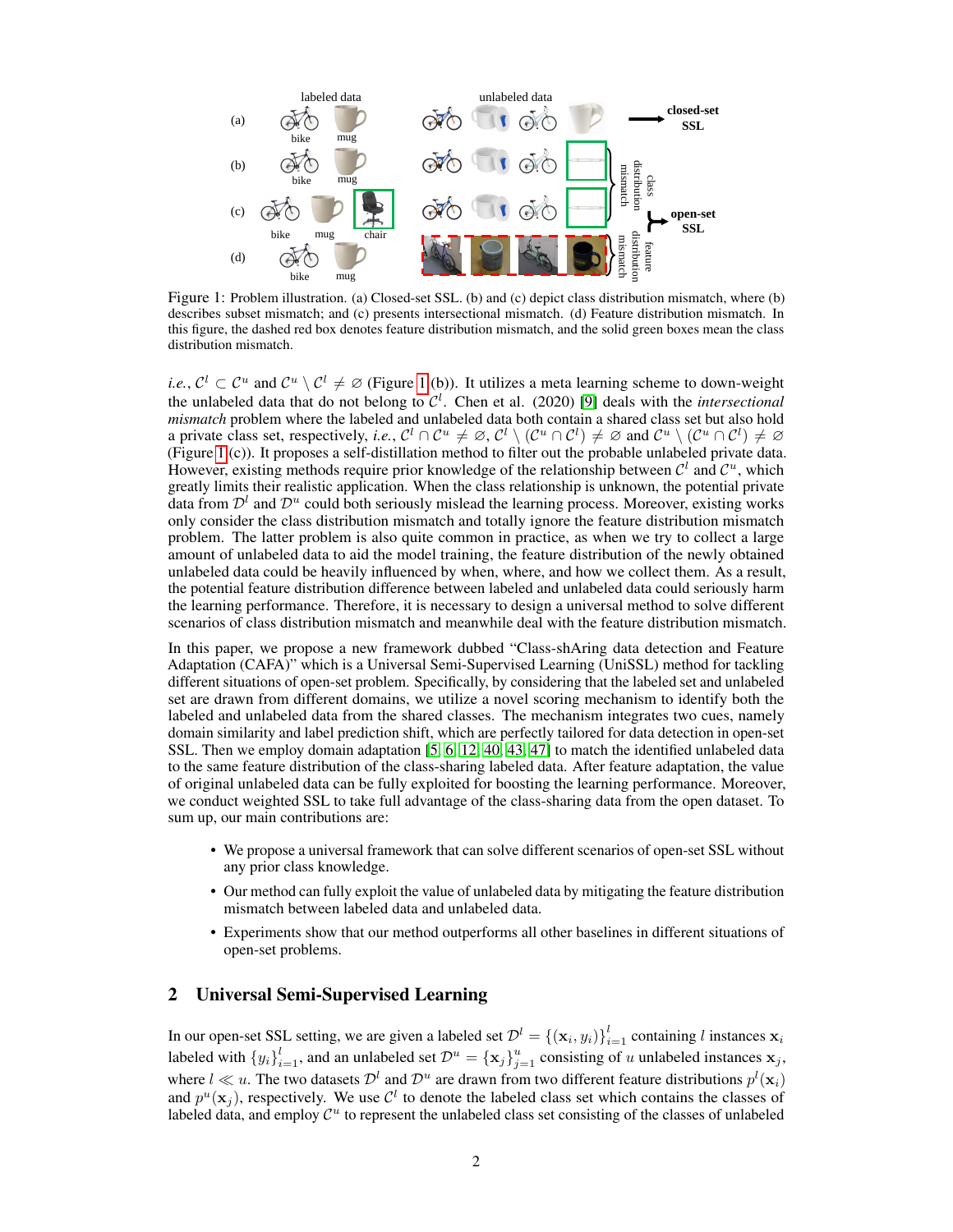

<span id="page-2-0"></span>Figure 2: The pipeline of our Class-shAring data detection and Feature Adaptation (CAFA) approach.

data. Note that in our setting, we do not know the exact relationship between  $\mathcal{C}^l$  and  $\mathcal{C}^u$ . Particularly, we use  $C = C^l \cap C^u$  to denote the common class set shared by  $\mathcal{D}^l$  and  $\mathcal{D}^u$ , and use  $\overline{C}^l$  and  $\overline{C}^u$  to denote the class sets private to labeled data and unlabeled data, respectively. The feature distributions of labeled data with labels in C and  $\overline{C}^l$  are denoted as  $p_C^l(\mathbf{x}_i)$  and  $p_{\overline{C}}^l$  $\frac{l}{C}$ <sup>l</sup> $(\mathbf{x}_i)$ , respectively, and the feature distributions of unlabeled data that belong to C and  $\overline{C}^u$  are denoted as  $p_{\mathcal{C}}^u(\mathbf{x}_j)$  and  $p_{\overline{C}^u}^u(\mathbf{x}_j)$ , respectively.

Our goal is to effectively identify the class-sharing data from both  $\mathcal{D}^l$  and  $\mathcal{D}^u$ , and then eliminate the feature distribution mismatch between the identified labeled and unlabeled data to help train an accurate semi-supervised model in classifying the test data to the classes-of-interests  $\mathcal{C}^l$ .

# 2.1 The General Framework of CAFA

As shown in Figure [2,](#page-2-0) CAFA contains a feature extractor  $F$ , a classifier  $C$ , an adversarial discriminator D, and a non-adversarial discriminator  $D'$ . Given an input instance x, we use F to compute its feature representation  $z = F(x)$ . Then we employ C to output the label prediction f using z. The nonadversarial discriminator D' produces a domain similarity score  $w_d$ , which quantifies the similarity degree of an instance to one distribution. The adversarial discriminator  $D$  aims to adversarially adapt the feature distributions of labeled and unlabeled data to the common classes  $C$ .

The general framework of CAFA can be concisely formulated as:

<span id="page-2-1"></span>
$$
\min_{\theta_F, \theta_C} \max_{\theta_D} \underbrace{\mathbb{E}_{\mathbf{x}_i \sim p^l} \mathcal{L}_{ce}(C(F(\mathbf{x}_i)), y_i)}_{\text{supervised fidelity term}} - \underbrace{\gamma \mathbb{E}_{\mathbf{x}_i \sim p^l, \mathbf{x}_j \sim p^u} w^l \cdot w^u \cdot \mathcal{L}_{adv}(\mathbf{x}_i, \mathbf{x}_j; \theta_F, \theta_D)}_{\text{feature adaptation term}} + \underbrace{\delta \mathbb{E}_{\mathbf{x}_j \sim p^u} w^u \cdot \mathcal{L}_{ssl}(C(F(\mathbf{x}_j)), \mathbf{y}_j)}_{\text{class-sharing data exploration term}},
$$
\n(1)

in which  $\theta_F$ ,  $\theta_C$ ,  $\theta_D$  are the parameters of F, C, and D, respectively. In Eq. [\(1\)](#page-2-1), the first term is dubbed *supervised fidelity term* which involves the standard cross-entropy loss  $\mathcal{L}_{ce}(\cdot)$ . The second term is dubbed *feature adaptation term* which introduces an adversarial learning loss  $\mathcal{L}_{adv}$  to conduct feature adaptation on the class-sharing data from  $\mathcal{D}^l$  and  $\mathcal{D}^u$ . Here the class-sharing data are detected through two scores  $w^l$  and  $w^u$  which will be detailed in Section [2.2.](#page-3-0) Through such a feature adaptation procedure, our CAFA approach can maximally exploit the unlabeled data and benefit SSL. The third term refers to *class-sharing data exploration term* which conducts semi-supervised training using a SSL loss  $\mathcal{L}_{ssl}(\cdot)$  to make full use of class-sharing unlabeled data. Here the SSL loss can be any regularizer in existing methods such as consistency regularizer [\[24,](#page-10-2) [39\]](#page-11-0) or manifold regularizer [\[1,](#page-9-9) [13,](#page-9-10) [44\]](#page-11-7), and  $y_j$  is a  $|\mathcal{C}^l|$ -dimensional vector denoting the generated pseudo learning target for each unlabeled datum  $x_j$ , where the notation | $\cdot$ | indicates the size of the corresponding set. The parameters  $\gamma$  and  $\delta$  are non-negative coefficients that trade off the above three terms.

From the general CAFA framework presented above, we can see that the class-sharing data detection, feature adaptation, and semi-supervised training are essential to our approach, and they will be detailed in Sections [2.2,](#page-3-0) [2.3,](#page-4-0) [2.4,](#page-5-0) respectively.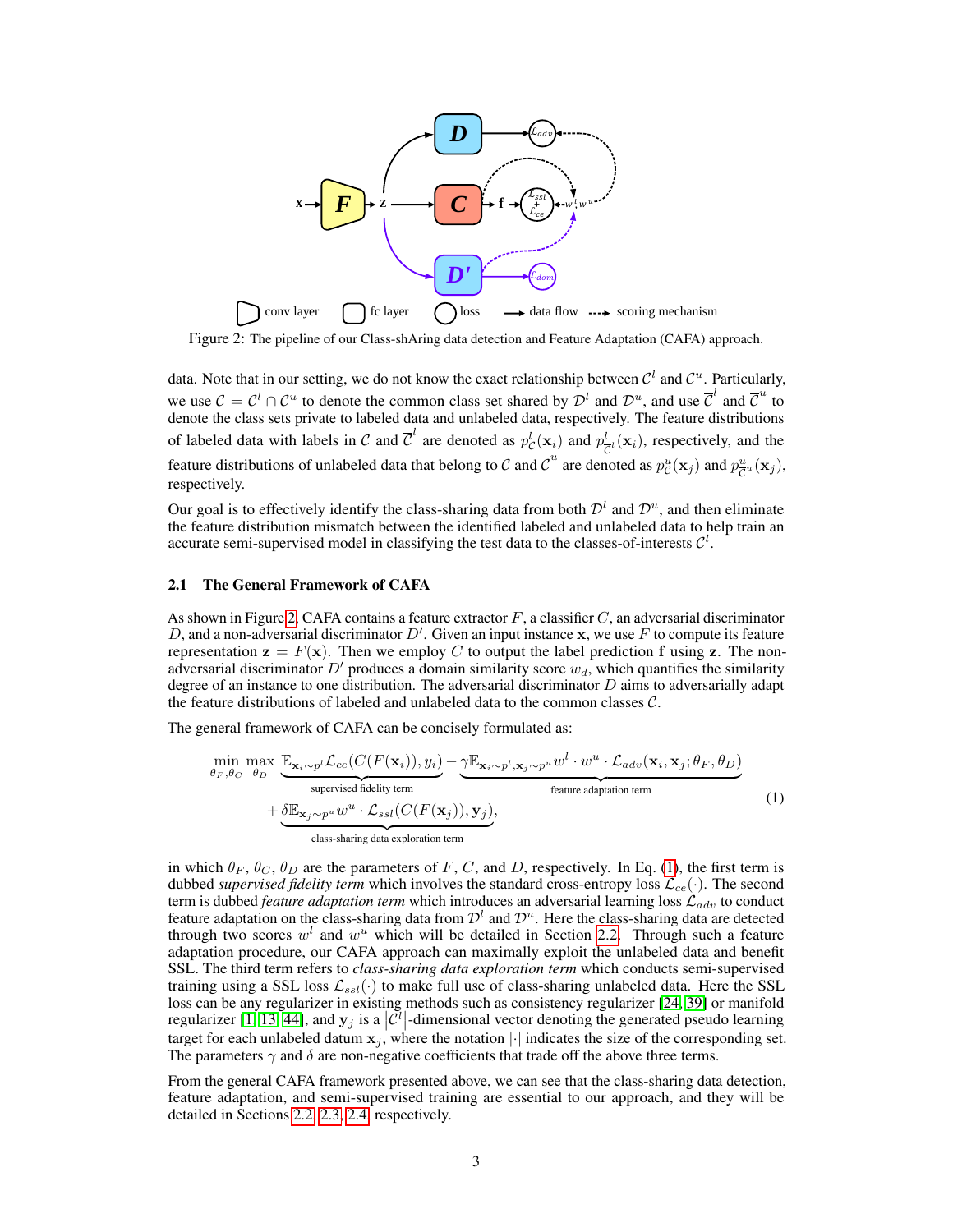

Figure 3: Illustration of our domain similarity and label prediction shift.

# <span id="page-3-0"></span>2.2 Class-Sharing Data Detection

Class-sharing data detection aims to correctly distinguish the training data belonging to  $C$  from those in  $\overline{C}^l \cup \overline{C}^u$ . To achieve this goal, we hope to model two class-sharing scores  $w^l(\cdot)$  and  $w^u(\cdot)$  for labeled and unlabeled data, respectively, which should satisfy the following inequalities [\[43\]](#page-11-5)

<span id="page-3-4"></span><span id="page-3-2"></span><span id="page-3-1"></span>
$$
\mathbb{E}_{\mathbf{x} \sim p_C^l} w^l(\mathbf{x}) > \mathbb{E}_{\mathbf{x} \sim p_{\overline{C}^l}^l} w^l(\mathbf{x}),
$$
\n
$$
\mathbb{E}_{\mathbf{x} \sim p_C^u} w^u(\mathbf{x}) > \mathbb{E}_{\mathbf{x} \sim p_{\overline{C}}^u} w^u(\mathbf{x}). \tag{2}
$$

The above inequities should hold in a large margin for better detection performance. Here we propose to utilize two cues, namely domain similarity  $w_d$  and label prediction shift  $w_s$ , to model  $w^l$  and  $w^u$ .

**Domain Similarity** has been employed to quantify whether an instance belongs to a specific domain by several methods [\[6,](#page-9-7) [43,](#page-11-5) [47\]](#page-11-6). They usually train a non-adversarial discriminator  $D'$  to predict the data from  $p<sup>l</sup>$  as 0 and those from  $p<sup>u</sup>$  as 1 by minimizing a cross-entropy loss. The output value  $w_d = D'(F(\mathbf{x}))$  can be considered as the domain similarity of the input x. Particularly, the input x is likely to be sampled from  $p^u$  if  $w_d$  is large, and  $p^l$  otherwise, formally

$$
\mathbb{E}_{\mathbf{x} \sim p_{\overline{C}^l}} w_d(\mathbf{x}), \mathbb{E}_{\mathbf{x} \sim p_C^l} w_d(\mathbf{x}) < \mathbb{E}_{\mathbf{x} \sim p_{\overline{C}^u}} w_d(\mathbf{x}), \mathbb{E}_{\mathbf{x} \sim p_C^u} w_d(\mathbf{x}). \tag{3}
$$

However, such a training strategy lacks exploitation on the middle region between two feature distributions. Consequently, it is prone to overfit to the situation when  $\mathbb{E}_{\mathbf{x} \sim p_C^l} w_d(\mathbf{x}) \approx \mathbb{E}_{\mathbf{x} \sim p_C^l} w_d(\mathbf{x}) \approx 0$ and  $\mathbb{E}_{\mathbf{x} \sim p_{\sigma u}^u} w_d(\mathbf{x}) \approx \mathbb{E}_{\mathbf{x} \sim p_{\sigma}^u} w_d(\mathbf{x}) \approx 1$ , thus making the class-sharing data unrecognizable, as  $\sum_{n=1}^{\infty}$   $\sum_{p}^{\infty}$   $\sum_{n=1}^{\infty}$   $\sum_{n=1}^{\infty}$   $\sum_{n=1}^{\infty}$  . To solve this problem, we conduct Mixup [\[46\]](#page-11-8) to strengthen the relationship between  $x_i \sim p_C^l$  and  $x_j \sim p_C^u$  to yield discriminative domain similarities. Specifically, given two feature representations  $\mathbf{z}_i = F(\mathbf{x}_i)$  and  $\mathbf{z}_j = F(\mathbf{x}_j)$  of labeled datum  $\mathbf{x}_i$  and unlabeled datum  $x_j$ , and their corresponding domain labels  $d_i = 0$  and  $\dot{d}_j = 1$ , respectively, we can generate a mixed feature representation  $\tilde{\mathbf{z}}_{i,j}$  and a mixed domain label  $d_{i,j}$  as following

<span id="page-3-3"></span>
$$
\tilde{\mathbf{z}}_{i,j} = \lambda \mathbf{z}_i + (1 - \lambda)\mathbf{z}_j, \quad \tilde{d}_{i,j} = 1 - \lambda,
$$
\n(4)

in which  $\lambda$  is sampled from a Beta distribution  $Beta(\alpha, \alpha)$  where  $\alpha$  is a hyper-parameter. Then we leverage the mixed feature representations with their domain labels by adding an extra binary cross-entropy term to our domain similarity loss  $\mathcal{L}_{dom}$ , which is formulated as

$$
\mathcal{L}_{dom} = -\mathbb{E}_{\mathbf{x}_i \sim p^l} \log(1 - D'(F(\mathbf{x}_i))) - \mathbb{E}_{\mathbf{x}_j \sim p^u} \log D'(F(\mathbf{x}_j)) \n+ \mathbb{E}_{\mathbf{x}_i \sim p^l, \mathbf{x}_j \sim p^u} \left[ sim(\mathbf{z}_i, \mathbf{z}_j) \cdot (-(1-\lambda) \log D'(\tilde{\mathbf{z}}_{i,j}) - \lambda \log(1 - D'(\tilde{\mathbf{z}}_{i,j}))) \right],
$$
\n(5)

where  $\text{sim}(\mathbf{z}_i, \mathbf{z}_j) = \frac{\mathbf{z}_i^{\top} \mathbf{z}_j}{\|\mathbf{z}_i\| \|\mathbf{z}_j\|}$  denotes the cosine similarity between  $\mathbf{z}_i$  and  $\mathbf{z}_j$ . Based on a reasonable

assumption that  $z_i$  and  $z_j$  in  $\mathcal C$  are closer to each other in the feature space than those in  $\overline{\mathcal C}^l$  and  $\overline{\mathcal C}^u$ , such extra term weighted with cosine similarity can focus on interpolating the middle region between the two feature distributions  $p_C^l$  and  $p_C^u$ , which helps preventing the aforementioned overfitting problem and making the domain similarity of class-sharing data closer to each other than the private data in  $\overline{C}^l$  and  $\overline{C}^u$ , as shown in the lower panel of Figure [3](#page-3-1) (a). Therefore, we can have  $\mathbb{E}_{\mathbf{x} \sim p_{\overline{C}}^l} w_d(\mathbf{x}) < \mathbb{E}_{\mathbf{x} \sim p_C^l} w_d(\mathbf{x})$  and  $\mathbb{E}_{\mathbf{x} \sim p_C^u} w_d(\mathbf{x}) < \mathbb{E}_{\mathbf{x} \sim p_{\overline{C}}^u} w_d(\mathbf{x})$ . By combining Eq. [\(3\)](#page-3-2), we have

$$
\mathbb{E}_{\mathbf{x} \sim p_{\overline{C}^l}} w_d(\mathbf{x}) < \mathbb{E}_{\mathbf{x} \sim p_C^l} w_d(\mathbf{x}) < \mathbb{E}_{\mathbf{x} \sim p_C^u} w_d(\mathbf{x}) < \mathbb{E}_{\mathbf{x} \sim p_{\overline{C}^u}} w_d(\mathbf{x}).\tag{6}
$$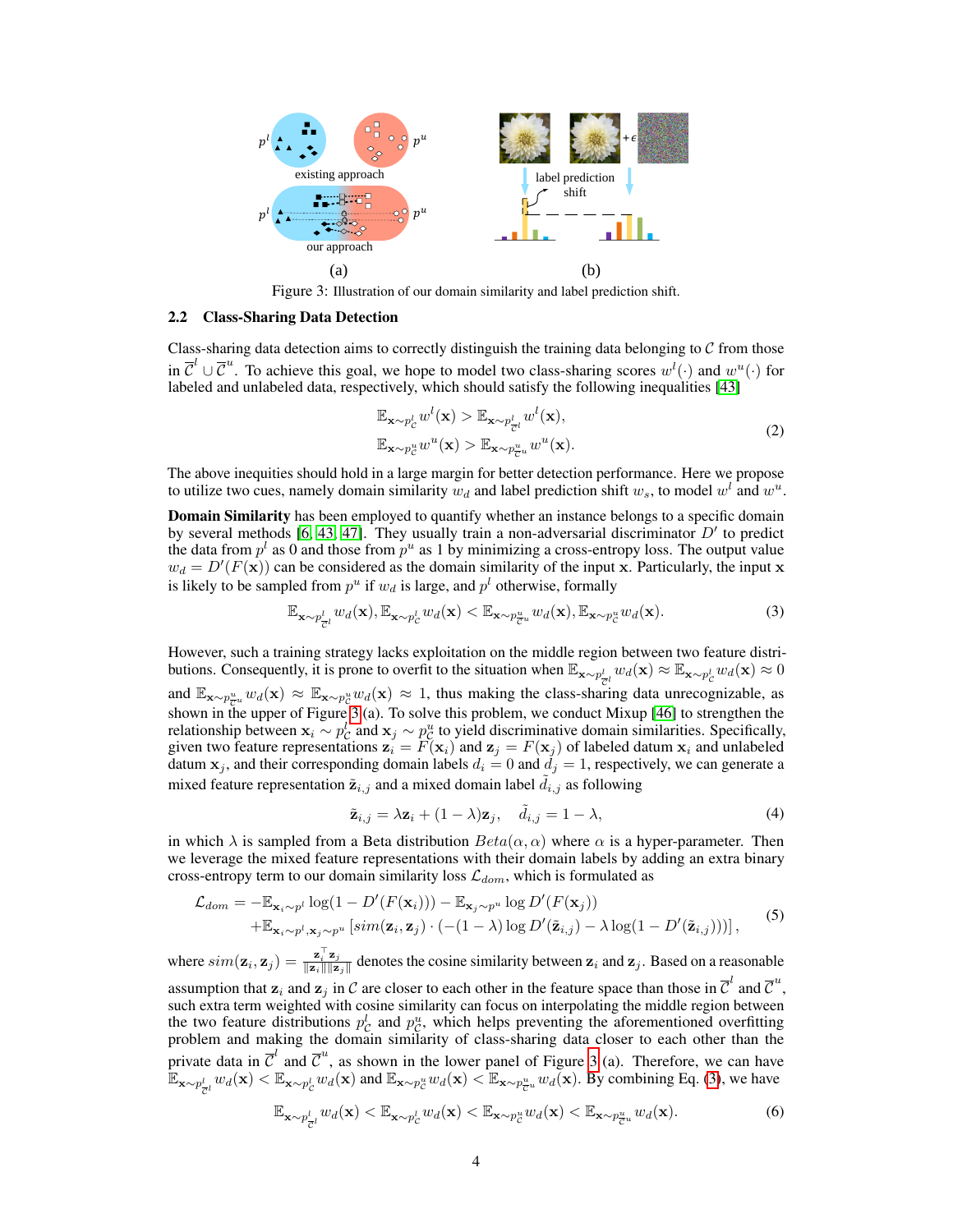The above inequality would yield a larger margin than traditional training strategy when equipped with the Mixup training. Thereby, our domain similarity can better detect the class-sharing data in the open-set situation. Nevertheless, the domain similarity alone is not sufficient for class-sharing data detection. Therefore, we introduce label prediction shift to enhance the detection performance.

Label Prediction Shift indicates the influence imposed by adversarial perturbation on each instance, which can successfully differentiate the class-sharing data from private data, as shown in Figure [3](#page-3-1) (b). Formally, given an input instance x, its label prediction can be denoted as  $f = [f_1(\mathbf{x}), f_2(\mathbf{x}), \cdots, f_{|\mathcal{C}^l|}(\mathbf{x})]^{\top}$  where  $\{f_i(\mathbf{x})\}_{i=1}^{|\mathcal{C}^l|}$  can be interpreted as the probability that x belongs to class i. Then we apply an adversarial perturbation on x to obtain the perturbed version of input instance  $\mathbf{x}^* = \mathbf{x} - \epsilon \text{sign}(-\nabla_{\mathbf{x}} \mathcal{L}_{ce}(\mathbf{x}, \max_{i \in \{1, \cdots, |\mathcal{C}^l|\}} f_i(\mathbf{x}))),$  where  $\epsilon$  controls the perturbation magnitude. As a result, the adversarial perturbation would decrease the maximum probability of the given input. Then, the label prediction shift can be computed as

<span id="page-4-1"></span>
$$
w_s = \max_{i \in \mathcal{C}^l} f_i(\mathbf{x}) - \max_{i \in \mathcal{C}^l} f_i(\mathbf{x}^*). \tag{7}
$$

As a result, the computed label prediction shift would satisfy the following inequality:

$$
\mathbb{E}_{\mathbf{x} \sim p_{\overline{C}^u}} w_s(\mathbf{x}) < \mathbb{E}_{\mathbf{x} \sim p_{\overline{C}}^u} w_s(\mathbf{x}) < \mathbb{E}_{\mathbf{x} \sim p_{\overline{C}}^l} w_s(\mathbf{x}) < \mathbb{E}_{\mathbf{x} \sim p_{\overline{C}^l}} w_s(\mathbf{x}). \tag{8}
$$

Intuitively, the learning on scarce labeled data is strongly dependent on the supervised cross-entropy loss  $\mathcal{L}_{ce}$ , while the unlabeled data that are learned with consistency regularization are much more robust against perturbations [\[24,](#page-10-2) [30,](#page-10-7) [39\]](#page-11-0), thus it is natural to have  $\mathbb{E}_{\mathbf{x} \sim p_{\mathcal{C}}^u} w_s(\mathbf{x}), \mathbb{E}_{\mathbf{x} \sim p_{\mathcal{C}}^u} w_s(\mathbf{x})$  $\mathbb{E}_{\mathbf{x} \sim p_{\overline{C}}^l} w_s(\mathbf{x})$ ,  $\mathbb{E}_{\mathbf{x} \sim p_C^l} w_s(\mathbf{x})$ . Moreover, the abundant unlabeled data have the effect of improving the model generalizability in SSL. In open-set situation, the model generalizability on the class set  $\overline{\mathcal{C}}^l$  is greatly limited since there are only scarce labeled private data available, which makes such kind of data vulnerable against perturbations. On the contrary, the model learning on the classes in C is quite sufficient when compared with  $\overline{\mathcal{C}}^l$  since there are both labeled and unlabeled data that can be leveraged. Hence, we have  $\mathbb{E}_{\mathbf{x} \sim p_C^l} w_s(\mathbf{x}) < \mathbb{E}_{\mathbf{x} \sim p_C^l} w_s(\mathbf{x})$ . Additionally, the unlabeled private data in  $\overline{C}^u$  do not belong to any known classes and completely lie out of any known distribution. As mentioned in [\[27\]](#page-10-8), the adversarial perturbation would have less influence on their maximal label predictions than those data in C<sup>l</sup>. Therefore, we can have  $\mathbb{E}_{\mathbf{x} \sim p_{\mathcal{C}}^u} w_s(\mathbf{x}) < \mathbb{E}_{\mathbf{x} \sim p_{\mathcal{C}}^u} w_s(\mathbf{x})$ . Based on

the above explanations, the inequality in Eq. [\(8\)](#page-4-1) should hold.

<span id="page-4-2"></span>To integrate the proposed two cues  $w_d$  and  $w_s$  based on Eqs. [\(6\)](#page-3-3) and [\(8\)](#page-4-1), we can compute  $w^l$  and  $w^u$ through

<span id="page-4-3"></span>
$$
w^{l}(\mathbf{x}) = w_{d}(\mathbf{x}) - w_{s}(\mathbf{x}), \quad \mathbf{x} \in \mathcal{D}^{l},
$$
  
\n
$$
w^{u}(\mathbf{x}) = w_{s}(\mathbf{x}) - w_{d}(\mathbf{x}), \quad \mathbf{x} \in \mathcal{D}^{u}.
$$
\n(9)

Note that  $w_d$  and  $w_s$  are both normalized into interval [0, 1] before computation. Through Eq. [\(9\)](#page-4-2), our class-sharing scores can perfectly satisfy Eq. [\(2\)](#page-3-4), hence they are effective for detecting the class-sharing data from both  $\bar{\mathcal{D}}^l$  and  $\bar{\mathcal{D}}^u$ .

# <span id="page-4-0"></span>2.3 Feature Adaptation

After detecting the class-sharing data in the above subsection, now we should eliminate the feature distribution mismatch between  $p_{\mathcal{C}}^l$  and  $p_{\mathcal{C}}^u$  such that the value of unlabeled data can be properly extracted to aid the subsequent SSL. To this end, we treat the labeled data as target domain (*i.e.*,  $d_i = 0, \mathbf{x}_i \in \mathcal{D}^l$ ) and the unlabeled data as the source domain (*i.e.*,  $d_j = 1, \mathbf{x}_j \in \mathcal{D}^u$ ), and conduct adversarial domain adaptation [\[5,](#page-9-6) [6,](#page-9-7) [12,](#page-9-8) [40,](#page-11-4) [47\]](#page-11-6) to achieve this goal. Particularly, we apply the classsharing scores  $w^l$  and  $w^u$  to the adversarial learning loss  $\mathcal{L}_{adv}$ , and train the adversarial discriminator  $D$  to distinguish the labeled and unlabeled data. Meanwhile, the feature extractor  $F$  is trained to deceive D. The above adversarial process is formulated as the following min-max game:

$$
\max_{\theta_F} \min_{\theta_D} \mathbb{E}_{\mathbf{x}_i \sim p^l, \mathbf{x}_j \sim p^u} \mathcal{L}_{adv}(\mathbf{x}_i, \mathbf{x}_j; \theta_F, \theta_D) = -\mathbb{E}_{\mathbf{x}_i \sim p^l} w^l(\mathbf{x}_i) \cdot \log(1 - D(F(\mathbf{x}_i))) -\mathbb{E}_{\mathbf{x}_j \sim p^u} w^u(\mathbf{x}_j) \cdot \log D(F(\mathbf{x}_j)).
$$
\n(10)

Thanks to the two class-sharing scores  $w^l$  and  $w^u$ , we can successfully mitigate the feature distribution mismatch between  $p_c^l$  and  $p_c^u$  without being influenced by the irrelevant distributions  $p_c^l$  $\frac{l}{\mathcal{C}'}$  and  $p_{\mathcal{C}^u}^u$ . As we will show later in the experiments, our feature adaptation can re-discover the value of unlabeled data and boost the SSL performance.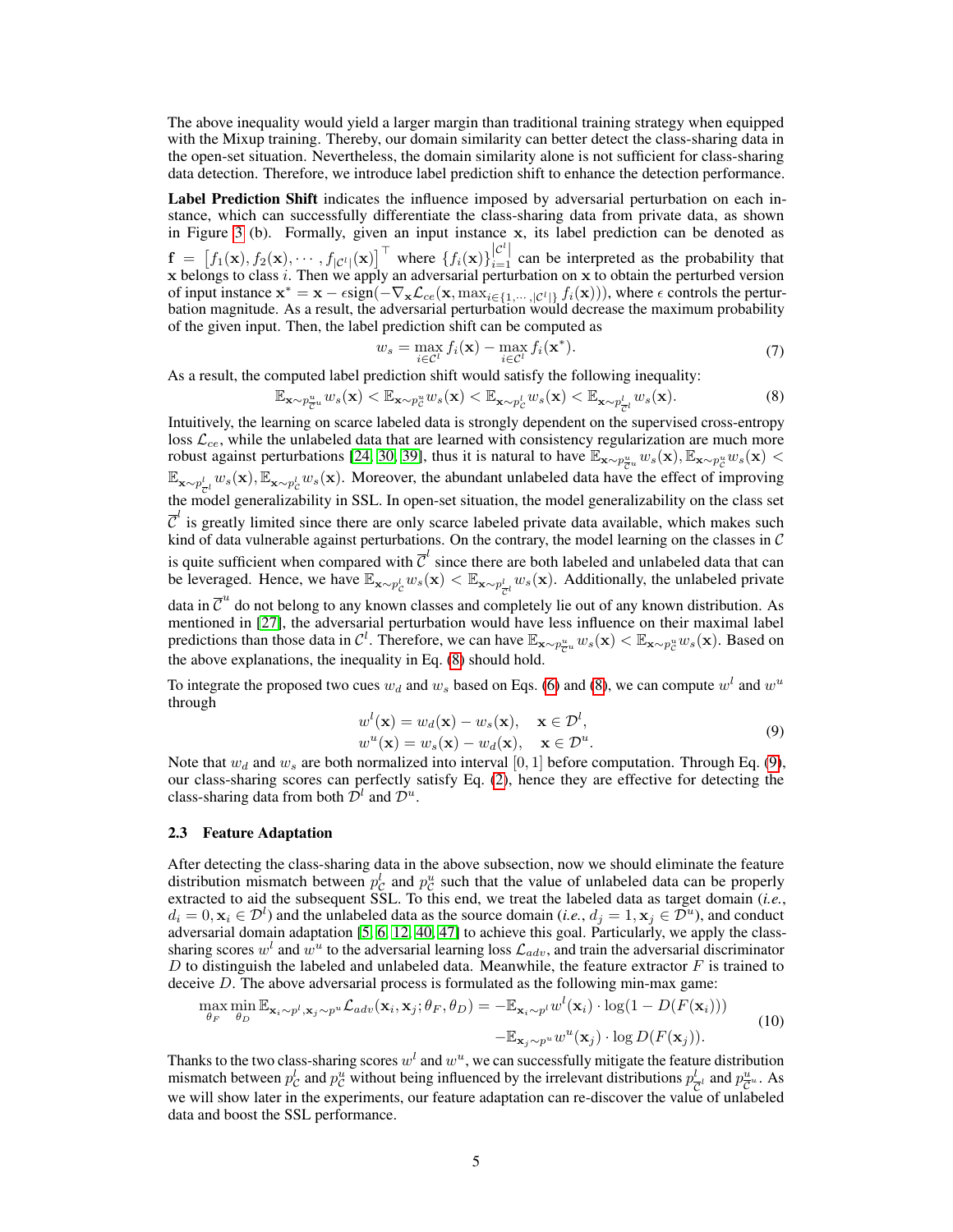# <span id="page-5-0"></span>2.4 Semi-Supervised Training

With the aforementioned class-sharing data detection and feature adaptation, we can take full advantage of the open-set information by alleviating the negative impact from both class distribution mismatch and feature distribution mismatch. Then, we should aim at effectively exploring the classsharing unlabeled data, meanwhile weakening the negative impact from private data. Particularly, the private data in  $\overline{C}^l$  could mislead the unlabeled data transferring to the wrong classes, and the unlabeled private data in  $\overline{C}^u$  could be erroneously incorporated into network training, causing further performance degradation. To solve this problem, we propose the following SSL training strategy:

<span id="page-5-1"></span>
$$
\min_{\theta_F, \theta_C} w^u(\mathbf{x}) \cdot \mathcal{L}_{ssl}(C(F(\mathbf{x})), \hat{\mathbf{y}}),
$$
\n(11)

where  $w^u(\mathbf{x})$  is employed to weaken the network learning on unlabeled private data, and  $\hat{\mathbf{y}}$  indicates the calibrated pseudo target for each unlabeled datum to mitigate the misleading bias introduced by labeled private data. To calibrate the original biased pseudo target y, we propose to utilize a weighted softmax function. Particularly, we compute the average weight of  $w<sup>l</sup>$  with respect to each class c as

$$
w_c^{avg} = \frac{1}{l} \sum_{i=1}^{l} \mathbb{I}(y_i = c) \cdot w^l(\mathbf{x}_i), \quad c \in \mathcal{C}^l.
$$
 (12)

Based on Eq. [\(2\)](#page-3-4), the computed weight  $w_c^{avg}$  would be large if c is in C, and be small if c is in  $\overline{C}^l$ . Then we can calibrate the pseudo target y through

$$
[\hat{\mathbf{y}}]_c = \frac{w_c^{avg} \cdot \exp[\mathbf{y}]_c}{\sum_{i=1}^{|\mathcal{C}^l|} w_i^{avg} \cdot \exp[\mathbf{y}]_i}, \quad c \in \mathcal{C}^l,
$$
\n(13)

where the notation  $[\cdot]_c$  denotes the c-th entry of the input vector. Through such process, the entries of  $\hat{y}$  belonging to  $\overline{C}^l$  would be suppressed, and those belonging to C would be enhanced, which successfully alleviates the bias from the original target y.

To sum up, our general framework can be instantiated by substituting Eq. [\(10\)](#page-4-3) and Eq. [\(11\)](#page-5-1) into the feature adaptation term and class-sharing data exploration term in Eq. [\(1\)](#page-2-1). Later experiments will show that our CAFA framework can effectively tackle different scenarios of the open-set problem without any prior knowledge of the class relationship and achieve encouraging performances.

# 3 Related Work

# 3.1 Closed-Set SSL

Closed-set SSL deals with the problem when  $\mathcal{C}^l = \mathcal{C}^u$  and  $p^l(\mathbf{x}) = p^u(\mathbf{x})$ . Early closed-set SSL methods such as Entropy Minimization [\[18\]](#page-10-9) and Pseudo-Label (PL) [\[26\]](#page-10-10) enforce the networks to make confident predictions on unlabeled data. Later, consistency-based methods such as Π-Model (PI) [\[24\]](#page-10-2), Temporal Ensembling [\[24\]](#page-10-2), and Mean Teacher (MT) [\[39\]](#page-11-0) conduct consistency training between temporally or spatially different models. After that, Virtual Adversarial Training (VAT) [\[30\]](#page-10-7) computes adversarial perturbations which maximally change the input image data to enhance the model robustness. Recent methods mostly rely on data augmentation to improve the network generalizability. For instance, MixMatch (MM) [\[3\]](#page-9-11) and ReMixMatch [\[2\]](#page-9-12) employ the Mixup [\[46\]](#page-11-8) to augment the training data as well as the label information, which is beneficial to network training. FixMatch (FM) [\[38\]](#page-11-9) utilizes the label predictions of weakly augmented image data to guide the learning of strongly augmented image data and achieves state-of-the-art performance. However, as mentioned before, closed-set SSL cannot perform satisfactorily in practice. Thereby, open-set SSL is designed to extend SSL into the wild.

# 3.2 Open-Set SSL

Open-set SSL is a new topic in SSL which aims to tackle the problem when  $\mathcal{C}^l \neq \mathcal{C}^u$  and  $p^l(\mathbf{x}) \neq$  $p^{\bar{u}}(x)$ . Laine & Aila (2016) [\[24\]](#page-10-2) and Oliver et al. (2018) [\[31\]](#page-10-3) firstly raised the class distribution mismatch problem in open-set SSL, which is further investigated by many subsequent methods. For example, Uncertainty Aware Self-Distillation (UASD) [\[9\]](#page-9-5) deals with the intersectional mismatch by proposing a self-distillation method to filter out the probable unlabeled private data. Then Safe Deep Semi-Supervised Learning (DS3L) [\[19\]](#page-10-4) and Multi-Task Curriculum Framework (MTCF) [\[45\]](#page-11-3) solve the subset mismatch by employing different weighting strategies to down-weight the unlabeled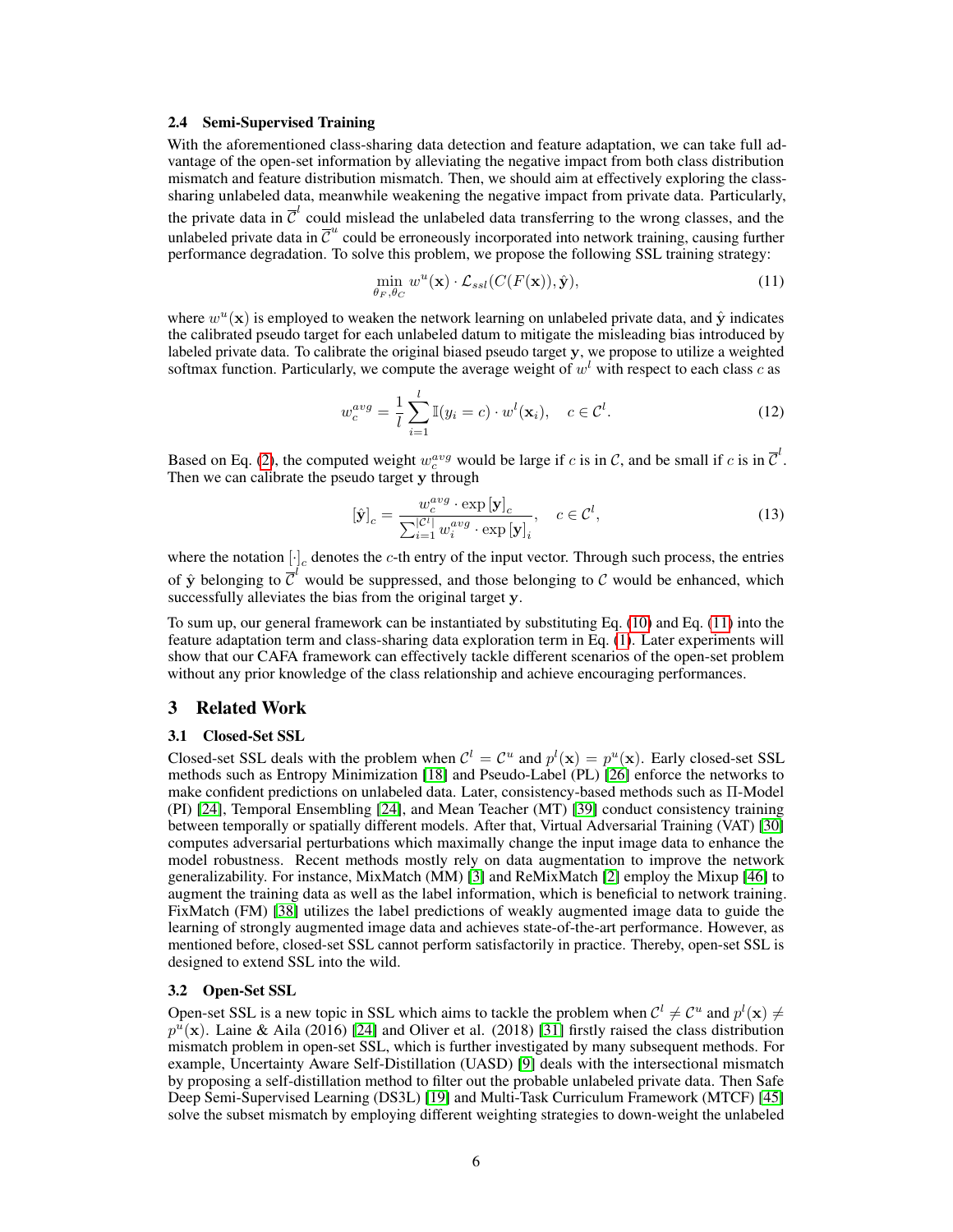private data. Recently, Cao et al. (2021) [\[4\]](#page-9-4) uses contrastive learning [\[8,](#page-9-13) [42\]](#page-11-10) to separate the unlabeled private data from the class-sharing data in the subset mismatch problem. Existing open-set SSL methods made some significant attempts toward a more practical setting. However, when the feature distribution mismatch between labeled and unlabeled data presents, almost all existing methods would fail.

# 3.3 Domain Adaptation

Domain adaptation aims to transfer knowledge from the labeled source domain to the unlabeled target domain, which is generally divided into four categories: 1) *closed-set domain adaptation* assumes that the class sets of the source and target data are the same. Existing methods [\[10,](#page-9-14) [11,](#page-9-15) [12,](#page-9-8) [28,](#page-10-11) [40\]](#page-11-4) aim to learn class discriminative and domain invariant features from source and target domains; 2) *partial domain adaptation* considers that the class set of source data is larger than that of target data. Some methods [\[5,](#page-9-6) [6,](#page-9-7) [47\]](#page-11-6) aim to apply class-level weight on each source datum to achieve per-class distribution matching; 3) *open-set domain adaptation* denotes the situation when the target domain contains private classes. Busto et al. (2017) [\[32\]](#page-10-12) trains SVMs to identify the target private classes. Saito et al. (2018) [\[37\]](#page-11-11) employs an extra logit to the classifier to incorporate the unknown target classes. Zhuo et al. (2019) [\[49\]](#page-11-12) proposes to leverage word vectors to recognize the open domains; and 4) *universal domain adaptation* requires no prior knowledge of the class relationship between source and target domains. You et al. (2020) [\[43\]](#page-11-5) utilizes the domain knowledge and the entropy value to find the data in the shared classes. Saito et al. (2020) [\[36\]](#page-11-13) employs neighborhood clustering [\[21\]](#page-10-13) to help the feature alignment between the class-sharing source and target data.

# 4 Experiments

In this section, we first specify the implementation details<sup>[2](#page-6-0)</sup> in Section [4.1.](#page-6-1) Then, to thoroughly validate the proposed CAFA approach, we conduct extensive experiments under different scenarios of open-set SSL by comparing our method with popular closed-set methods as well as several existing open-set methods in Section [4.2.](#page-7-0) Finally, we present the detailed performance analysis of our method in Section [4.3.](#page-8-0)

# <span id="page-6-1"></span>4.1 Experimental Setup

Datasets. We use CIFAR-10 [\[23\]](#page-10-14), Office-31 [\[35\]](#page-10-15), and VisDA2017 [\[33\]](#page-10-16) to evaluation our method. We denote the 10 classes from CIFAR-10 as "0"  $\sim$  "9", the 31 classes from Office-31 as "0"  $\sim$  "30", and the 12 classes from VisDA2017 as "0" ∼ "11". The numbers of labeled instances in CIFAR-10, Office-31, and VisDA2017 are set to 2,400, 100, and 1,800, respectively, and the number of unlabeled instances in CIFAR-10, Office-31, and VisDA2017 are set to 20,000, 400, and 20,000, respectively.

Firstly, we use CIFAR-10 to construct datasets with class distribution mismatch, which contains two scenarios: for subset mismatch, we choose the class from "0"  $\sim$  "5" to form  $\mathcal{C}^l$ , and the classes from " $0$ " ~ "8" to form  $\mathcal{C}^u$ ; and for intersectional mismatch, we choose the classes from " $0$ " ~ "5" to form  $\mathcal{C}^l$ , and the classes from "3" ~ "8" to form  $\mathcal{C}^u$ . Then, we use Office-31 and VisDA2017 to create datasets with both class and feature distribution mismatch. Office-31 dataset contains three domains (A, D, W) and VisDA2017 contains two domains (Simulation, Reality). In the experiments, we choose the labeled data and unlabeled data from different domains to create a feature distribution mismatch. Particularly, in Office-31, we have six combinations of "labeled data domain/unlabeled data domain" including "A/D", "A/W", "D/A", "D/W", "W/A", and "W/D". For subset mismatch, we choose the classes from "0"  $\sim$  "19" as  $\mathcal{C}^l$ , and the classes from "0"  $\sim$  "29" as  $\mathcal{C}^u$ ; and for intersectional mismatch, we choose the classes from "0"  $\sim$  "19" as  $\mathcal{C}^l$ , and the classes from "9"  $\sim$ "29" as  $\mathcal{C}^u$ . In VisDA2017, we choose the reality domain as labeled data domain, and simulation domain for unlabeled data domain. For subset mismatch, we choose the classes from "0"  $\sim$  "8" as  $\mathcal{C}^l$ , and the classes from "0"  $\sim$  "11" classes to form  $\mathcal{C}^u$ ; and for intersectional mismatch, we choose the classes from "0"  $\sim$  "8" as  $\mathcal{C}^l$ , and the classes from "3"  $\sim$  "11" classes to form  $\mathcal{C}^u$ . For all experiments, we test on the dataset sampled from the same feature and class distribution as the labeled dataset.

Compared Methods. The compared methods include some popular closed-set SSL methods: PI [\[24\]](#page-10-2), PL [\[26\]](#page-10-10), MT [\[39\]](#page-11-0), VAT [\[30\]](#page-10-7), MM [\[3\]](#page-9-11), FM [\[38\]](#page-11-9); and several existing open-set SSL methods: UASD [\[9\]](#page-9-5), DS3L [\[19\]](#page-10-4), and MTCF [\[45\]](#page-11-3). Moreover, we train the network only using labeled data to form the "Supervised" baseline.

<span id="page-6-0"></span><sup>&</sup>lt;sup>2</sup>More details can be found in the supplementary material.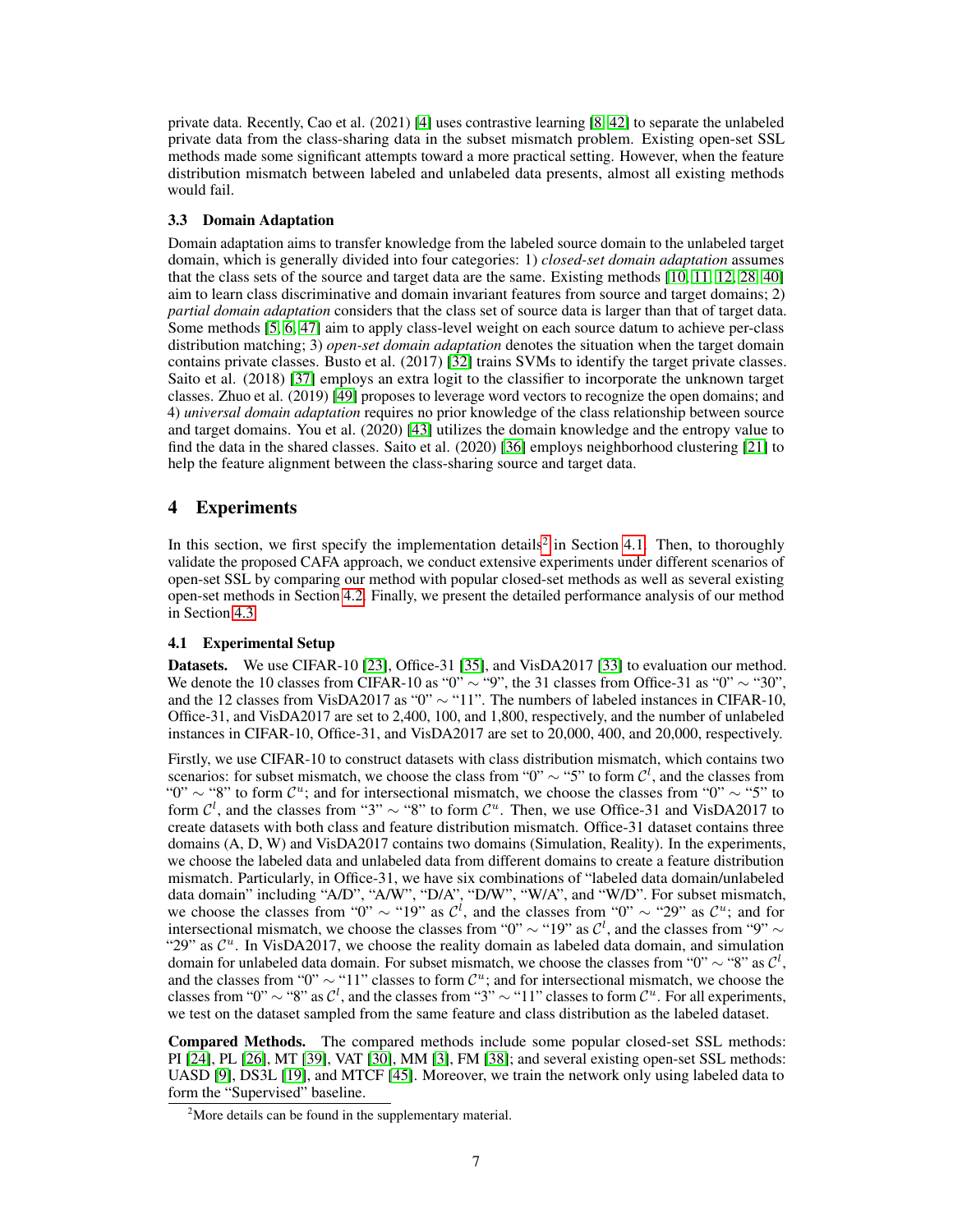|                  | Office-31 |       |       |       |       |       |                  |  |  |
|------------------|-----------|-------|-------|-------|-------|-------|------------------|--|--|
| Method           | A/D       | A/W   | D/A   | D/W   | W/A   | W/D   | <b>VisDA2017</b> |  |  |
| Supervised       | 57.07     | 58.89 | 58.23 | 62.89 | 52.96 | 54.48 | 78.29            |  |  |
| PI [24]          | 49.29     | 57.99 | 75.71 | 71.83 | 68.74 | 55.94 | 27.00            |  |  |
| PL [26]          | 52.97     | 58.59 | 33.59 | 52.89 | 34.32 | 43.64 | 18.40            |  |  |
| MT [39]          | 69.34     | 70.49 | 55.65 | 65.19 | 54.40 | 65.34 | 20.12            |  |  |
| <b>VAT [30]</b>  | 16.19     | 31.85 | 25.54 | 38.89 | 35.51 | 30.32 | 16.89            |  |  |
| <b>MM [3]</b>    | 23.34     | 41.45 | 33.89 | 31.42 | 40.69 | 34.12 | 67.58            |  |  |
| FM [38]          | 69.77     | 70.62 | 61.05 | 60.29 | 62.50 | 59.61 | 85.78            |  |  |
| <b>UASD</b> [9]  | 54.29     | 65.99 | 63.09 | 66.69 | 43.20 | 50.32 | 47.22            |  |  |
| DS3L [19]        | 55.97     | 47.28 | 53.26 | 51.08 | 36.95 | 52.71 | 60.28            |  |  |
| <b>MTCF [45]</b> | 38.99     | 42.93 | 46.19 | 36.95 | 40.76 | 47.28 | 56.08            |  |  |
| CAFA-PI (ours)   | 81.97     | 83.57 | 79.04 | 76.44 | 74.59 | 80.48 | 91.02            |  |  |

<span id="page-7-2"></span>Table 2: Averaged test accuracies (%) over three runs on Office-31 and VisDA2017 dataset with feature distribution mismatch. The best results are highlighted in **bold**. The notation "A/D" denotes that the labeled data are from A domain and unlabeled data are from D domain.

Implementation Details. We implement all methods in PyTorch and run all experiments on a single Tesla V100 GPU. We use ResNet-50 [\[20\]](#page-10-17) pre-trained on ImageNet [\[34\]](#page-10-18) as the backbone network. The batch size is set to 100 for CIFAR-10 dataset and 64 for other datasets. We adopt SGD optimizer with the initial learning rate  $3 \times 10^{-4}$ . The perturbation magnitude  $\epsilon$  is set to 0.014 and the Beta distribution parameter  $\alpha$  is set to 0.75.

# <span id="page-7-0"></span>4.2 Open-Set Evaluation

In this subsection, we first evaluate our method on CIFAR-10 dataset under class distribution mismatch which includes subset mismatch and intersectional mismatch. Then we testify the effectiveness on Office-31 and VisDA2017 datasets under feature distribution mismatch. Finally, we consider a more complex situation when both class and feature distribution mismatch exists in the open-set to validate the capability of our method in achieving UniSSL.

To testify the effectiveness of our method under class distribution mismatch with no need for a prior relationship between  $\mathcal{C}^l$  and  $\mathcal{C}^u$ , we create both subset mismatch and intersectional mismatch in CIFAR-10 dataset. The experimental results are shown in Table [1.](#page-7-1) We can see that our framework can largely enhance the simple PI method to achieve almost the best performances. Moreover, by using the strongest SSL method FM, our framework surpasses all other compared baselines with a large margin, which validates the ability of our method in handling both scenarios of class distribution mismatch.

#### 4.2.2 Only Feature Distribution Mismatch

**4.2.1 Only Class Distribution Mismatch** Table 1: Averaged test accuracies (%) over three runs on CIFAR-10 with class distribution mismatch. The best results are highlighted in bold.

<span id="page-7-1"></span>

|                  | $CIFAR-10$      |                                |  |  |  |  |  |  |
|------------------|-----------------|--------------------------------|--|--|--|--|--|--|
| Method           | Subset Mismatch | <b>Intersectional Mismatch</b> |  |  |  |  |  |  |
| Supervised       | 76.13           |                                |  |  |  |  |  |  |
| PI [24]          | 75.02           | 73.19                          |  |  |  |  |  |  |
| PL [26]          | 75.11           | 74.71                          |  |  |  |  |  |  |
| MT [39]          | 75.38           | 74.63                          |  |  |  |  |  |  |
| <b>VAT [30]</b>  | 76.07           | 75.25                          |  |  |  |  |  |  |
| MM [3]           | 79.08           | 78.43                          |  |  |  |  |  |  |
| FM [38]          | 80.19           | 80.01                          |  |  |  |  |  |  |
| <b>UASD</b> [9]  | 77.11           | 76.30                          |  |  |  |  |  |  |
| <b>DS3L</b> [19] | 79.78           | 78.16                          |  |  |  |  |  |  |
| <b>MTCF</b> [45] | 77.23           | 76.67                          |  |  |  |  |  |  |
| CAFA-PI (ours)   | 79.36           | 79.10                          |  |  |  |  |  |  |
| CAFA-FM (ours)   | 83.97           | 81.28                          |  |  |  |  |  |  |

Then, we consider the feature distribution mismatch problem where the labeled data and unlabeled data are sampled from different domains when  $\mathcal{C}^l = \mathcal{C}^u$ . The experimental results are shown in Table [2.](#page-7-2) We can see that in this situation, almost all closed-set and open-set methods show severe performance degradation than the supervised baseline. However, our method using PI as the backbone method outperforms all other methods as well as the supervised baseline, which certifies that by eliminating the feature distribution gap, our feature adaptation is beneficial for boosting the learning performance of SSL.

# 4.2.3 Both Class and Feature Distribution Mismatch

Finally, we conduct experiments under both feature distribution mismatch and class distribution mismatch. Here the latter also includes two scenarios: subset mismatch and intersectional mismatch. The experimental results are shown in Table [3.](#page-8-1) We can see that our method using PI again outperforms all other methods and the supervised baseline, and achieves encouraging results in both scenarios. Hence, it validates that the proposed CAFA framework can universally deal with unknown circumstances and tackle both mismatch problems to achieve encouraging results.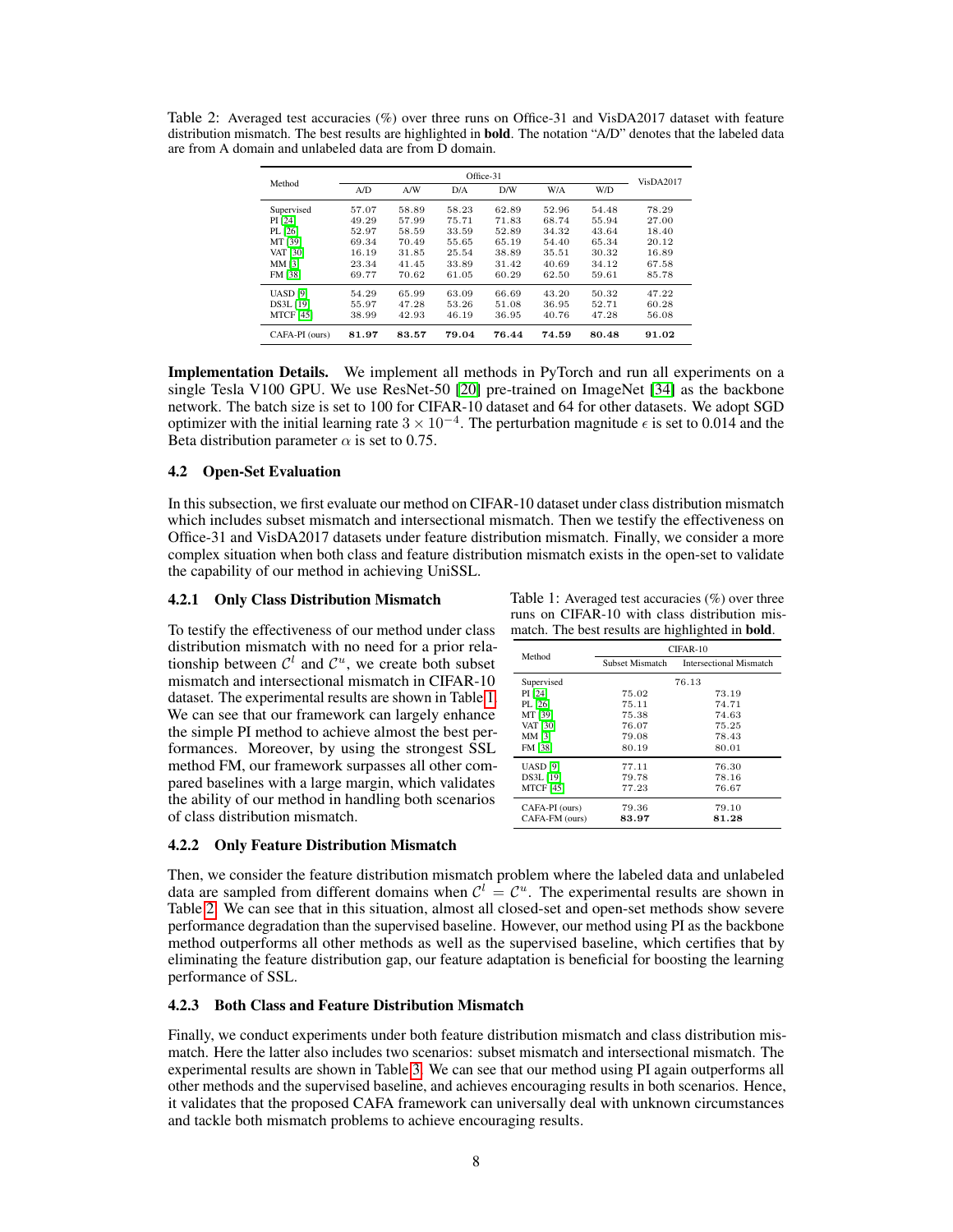<span id="page-8-1"></span>Table 3: Averaged test accuracies (%) over three runs on Office-31 and VisDA2017 dataset with feature distribution mismatch and class distribution mismatch. The best results are highlighted in bold. The notation "A/D" denotes that the labeled data are from A domain and unlabeled data are from D domain.

|                                                    | Subset Mismatch |       |       |       |       |       |                  | Intersectional Mismatch |       |                         |       |       |       |                  |
|----------------------------------------------------|-----------------|-------|-------|-------|-------|-------|------------------|-------------------------|-------|-------------------------|-------|-------|-------|------------------|
| Method                                             | Office-31       |       |       |       |       |       | <b>VisDA2017</b> | Office-31               |       |                         |       |       |       | <b>VisDA2017</b> |
|                                                    | A/D             | A/W   | D/A   | D/W   | W/A   | W/D   |                  | A/D                     | A/W   | D/A                     | D/W   | W/A   | W/D   |                  |
| Supervised                                         | 57.07           | 58.89 | 58.23 | 62.89 | 52.96 | 54.48 | 78.29            | 57.07                   | 58.89 | 58.23                   | 62.89 | 52.96 | 54.48 | 78.29            |
| PI [24]                                            | 45.15           | 56.97 | 38.45 | 66.99 | 48.34 | 54.94 | 17.54            | 64.09                   | 66.11 | 66.39                   | 64.79 | 46.85 | 52.74 | 26.83            |
| PL [26]                                            | 34.79           | 46.14 | 63.67 | 57.04 | 61.44 | 44.84 | 22.06            | 56.14                   | 52.09 | 58.79                   | 47.14 | 46.05 | 38.20 | 32.22            |
| MT [39]                                            | 74.89           | 71.84 | 69.69 | 72.75 | 67.74 | 62.34 | 21.35            | 65.54                   | 68.14 | 66.19                   | 70.89 | 59.37 | 61.57 | 27.52            |
| <b>VAT [30]</b>                                    | 26.19           | 28.89 | 49.89 | 57.24 | 49.36 | 41.14 | 35.56            | 23.64                   | 27.50 | 40.04                   | 43.54 | 23.45 | 32.66 | 19.67            |
| MM [3]                                             | 53.80           | 57.06 | 54.34 | 49.45 | 61.41 | 55.97 | 70.32            | 59.78                   | 59.23 | 62.50                   | 61.41 | 55.97 | 47.82 | 66.34            |
| FM [38]                                            | 68.74           | 69.34 | 60.64 | 52.88 | 63.39 | 55.62 | 83.17            | 66.99                   | 64.12 | 62.19                   | 65.44 | 57.93 | 55.76 | 85.57            |
| <b>UASD</b> [9]                                    | 42.52           | 38.34 | 56.54 | 67.54 | 44.83 | 50.78 | 37.97            | 45.99                   | 31.14 | 39.44                   | 71.84 | 30.84 | 49.78 | 21.57            |
| DS3L [19]                                          | 48.36           | 50.54 | 61.41 | 65.76 | 46.19 | 60.86 | 69.44            | 52.17                   | 50.54 | 48.36                   | 61.08 | 55.43 | 49.56 | 67.17            |
| <b>MTCF</b> [45]                                   | 55.97           | 53.80 | 55.79 | 59.78 | 47.28 | 51.63 | 74.48            | 59.78                   | 55.43 | 58.15                   | 62.17 | 53.80 | 54.34 | 58.38            |
| CAFA-PI (ours) 81.44 82.49 78.49 77.29 74.13 78.50 |                 |       |       |       |       |       | 88.86            | 81.57                   |       | 80.17 78.74 75.19 73.69 |       |       | 72.39 | 86.30            |

# <span id="page-8-0"></span>4.3 Performance Analysis

In this subsection, we conduct several analytical experiments using PI method as the backbone on the Office-31 dataset to evaluate our method.

Class-Sharing Scores. To testify the effectiveness of our class-sharing data detection, we plot the probability density curve of our class-sharing scores  $w<sup>l</sup>$  and



<span id="page-8-2"></span>Figure 4: The probability density curve of  $w<sup>l</sup>$  and  $w<sup>u</sup>$ .

 $w<sup>u</sup>$  in Figure [4,](#page-8-2) we can see that the score distribution is clearly separable between class-sharing data and private data, thus validating our hypothesis in Eq. [\(2\)](#page-3-4).

Averaged Weight. To validate the performance of our pseudo target calibration, we plot the averaged weight  $w_c^{avg}$ with respect to each class  $c$  in Figure [5](#page-8-3) (a). We can see that  $w_c^{avg}$  is small when c is in  $\overline{C}^l$ , and large when c belongs to C. Therefore, our pseudo target calibration is helpful to mitigate the learning bias for unlabeled data.



Robustness. Finally, we vary the number of private classes from 0 to 10 to verify the robustness of our method against

<span id="page-8-3"></span>Figure 5: (a) The values of  $w_c^{avg}$  over  $C^l$ . We provide the average value over three runs with standard deviation. (b) The test accuracies with respect to different numbers of private classes.

different levels of class distribution mismatch. Here we set the number of labeled private classes  $\overline{\mathcal{C}}^l$ equaling to unlabeled private classes  $\overline{C}^u$ , hence the number of shared classes varies from 20 to 10. As shown in Figure [5](#page-8-3) (b), we can see that our method surpasses all compared baselines with a large margin. Moreover, all compared methods show serious performance degradation when the number of private classes increases. However, our CAFA changes much flatter than other approaches, which indicates the robustness of our methods against various levels of class distribution mismatch.

# 5 Conclusion and Future Work

In this paper, we present a universal framework dubbed "Class-shAring data detection and Feature Adaptation" (CAFA) to solve different scenarios of open-set SSL problems with no need for any prior class knowledge. Particularly, we utilize a novel scoring mechanism that integrates the domain similarity and the label prediction shift to detect the data from the shared classes. Then we mitigate the feature distribution gap between the class-sharing data through domain adaptation to fully exploit the value of unlabeled data. Finally, we conduct semi-supervised training to properly learn consistent predictions between class-sharing labeled data and unlabeled data. Comprehensive experiments show the effectiveness of our CAFA framework on solving various open-set SSL problems. However, the proposed method is computationally expensive: during each round, our method requires an extra backward propagation to obtain the adversarial perturbation. Hence it is necessary to consider both effectiveness and efficiency in future work.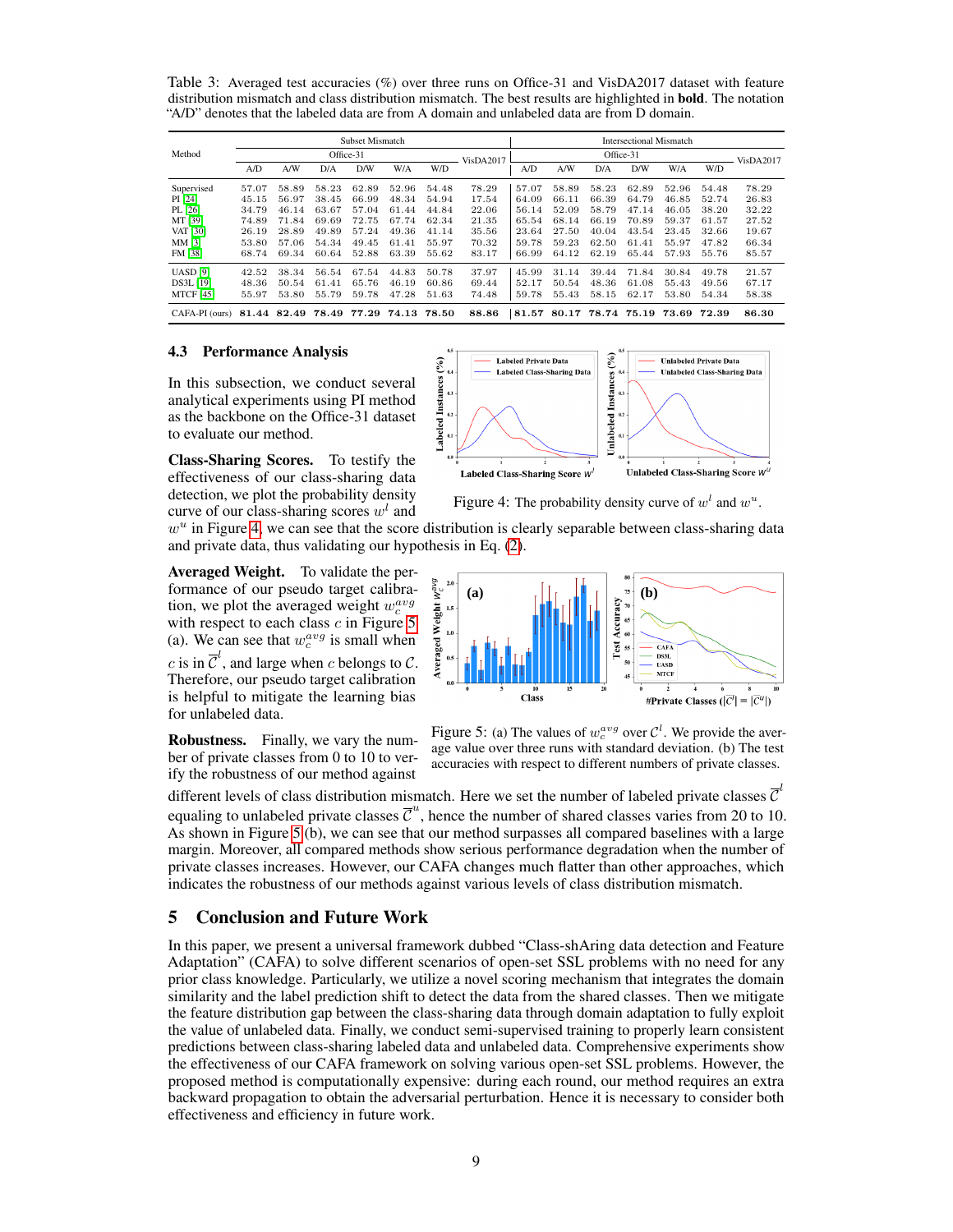# 6 Acknowledgments and Disclosure of Funding

This research is supported by NSF of China (Nos: 61973162, U1713208), NSF of Jiangsu Province (No: BZ2021013), the Fundamental Research Funds for the Central Universities (Nos: 30920032202, 30921013114), CCF-Tencent Open Fund (No: RAGR20200101), Hong Kong Scholars Program (No: XJ2019036), RGC Early Career Scheme (No. 22200720), NSFC Young Scientists Fund (No. 62006202), HKBU CSD Departmental Incentive Grant, and "111" Program B13022.

# References

- <span id="page-9-9"></span>[1] Mikhail Belkin, Partha Niyogi, and Vikas Sindhwani. Manifold regularization: A geometric framework for learning from labeled and unlabeled examples. *Journal of Machine Learning Research (JMLR)*, 7(Nov):2399–2434, 2006.
- <span id="page-9-12"></span>[2] David Berthelot, Nicholas Carlini, Ekin D. Cubuk, Alex Kurakin, Kihyuk Sohn, Han Zhang, and Colin Raffel. Remixmatch: Semi-supervised learning with distribution alignment and augmentation anchoring. *arXiv preprint arXiv:1911.09785*, 2019.
- <span id="page-9-11"></span>[3] David Berthelot, Nicholas Carlini, Ian Goodfellow, Nicolas Papernot, Avital Oliver, and Colin A Raffel. Mixmatch: A holistic approach to semi-supervised learning. In *NeurIPS*, pages 5049–5059, 2019.
- <span id="page-9-4"></span>[4] Kaidi Cao, Maria Brbic, and Jure Leskovec. Open-world semi-supervised learning. *arXiv preprint arXiv:2102.03526*, 2021.
- <span id="page-9-6"></span>[5] Zhangjie Cao, Lijia Ma, Mingsheng Long, and Jianmin Wang. Partial adversarial domain adaptation. In *ECCV*, pages 135–150, 2018.
- <span id="page-9-7"></span>[6] Zhangjie Cao, Kaichao You, Mingsheng Long, Jianmin Wang, and Qiang Yang. Learning to transfer examples for partial domain adaptation. In *CVPR*, pages 2985–2994, 2019.
- <span id="page-9-0"></span>[7] Olivier Chapelle, Bernhard Scholkopf, and Alexander Zien. Semi-supervised learning. *IEEE Transactions on Neural Networks and Learning Systems (TNNLS)*, 20(3):542–542, 2009.
- <span id="page-9-13"></span>[8] Ting Chen, Simon Kornblith, Mohammad Norouzi, and Geoffrey Hinton. A simple framework for contrastive learning of visual representations. In *ICML*, pages 1597–1607. PMLR, 2020.
- <span id="page-9-5"></span>[9] Yanbei Chen, Xiatian Zhu, Wei Li, and Shaogang Gong. Semi-supervised learning under class distribution mismatch. In *AAAI*, 2020.
- <span id="page-9-14"></span>[10] Shuhao Cui, Xuan Jin, Shuhui Wang, Yuan He, and Qingming Huang. Heuristic domain adaptation. In *NeurIPS*, 2020.
- <span id="page-9-15"></span>[11] Yaroslav Ganin and Victor Lempitsky. Unsupervised domain adaptation by backpropagation. In *ICML*, pages 1180–1189. PMLR, 2015.
- <span id="page-9-8"></span>[12] Yaroslav Ganin, Evgeniya Ustinova, Hana Ajakan, Pascal Germain, Hugo Larochelle, François Laviolette, Mario Marchand, and Victor Lempitsky. Domain-adversarial training of neural networks. *Journal of Machine Learning Research (JMLR)*, 17(1):2096–2030, 2016.
- <span id="page-9-10"></span>[13] Bo Geng, Dacheng Tao, Chao Xu, Linjun Yang, and Xian-Sheng Hua. Ensemble manifold regularization. *IEEE Transactions on Pattern Analysis and Machine Intelligence (TPAMI)*, 34(6):1227–1233, 2012.
- <span id="page-9-1"></span>[14] Chen Gong, Tongliang Liu, Dacheng Tao, Keren Fu, Enmei Tu, and Jie Yang. Deformed graph laplacian for semisupervised learning. *IEEE Transactions on Neural Networks and Learning Systems (TNNLS)*, 26(10):2261–2274, 2015.
- <span id="page-9-2"></span>[15] Chen Gong, Dacheng Tao, Keren Fu, and Jie Yang. Fick's law assisted propagation for semisupervised learning. *IEEE Transactions on Neural Networks and Learning Systems (TNNLS)*, 26(9):2148–2162, 2014.
- <span id="page-9-3"></span>[16] Chen Gong, Dacheng Tao, Wei Liu, Stephen J Maybank, Meng Fang, Keren Fu, and Jie Yang. Saliency propagation from simple to difficult. In *CVPR*, pages 2531–2539, 2015.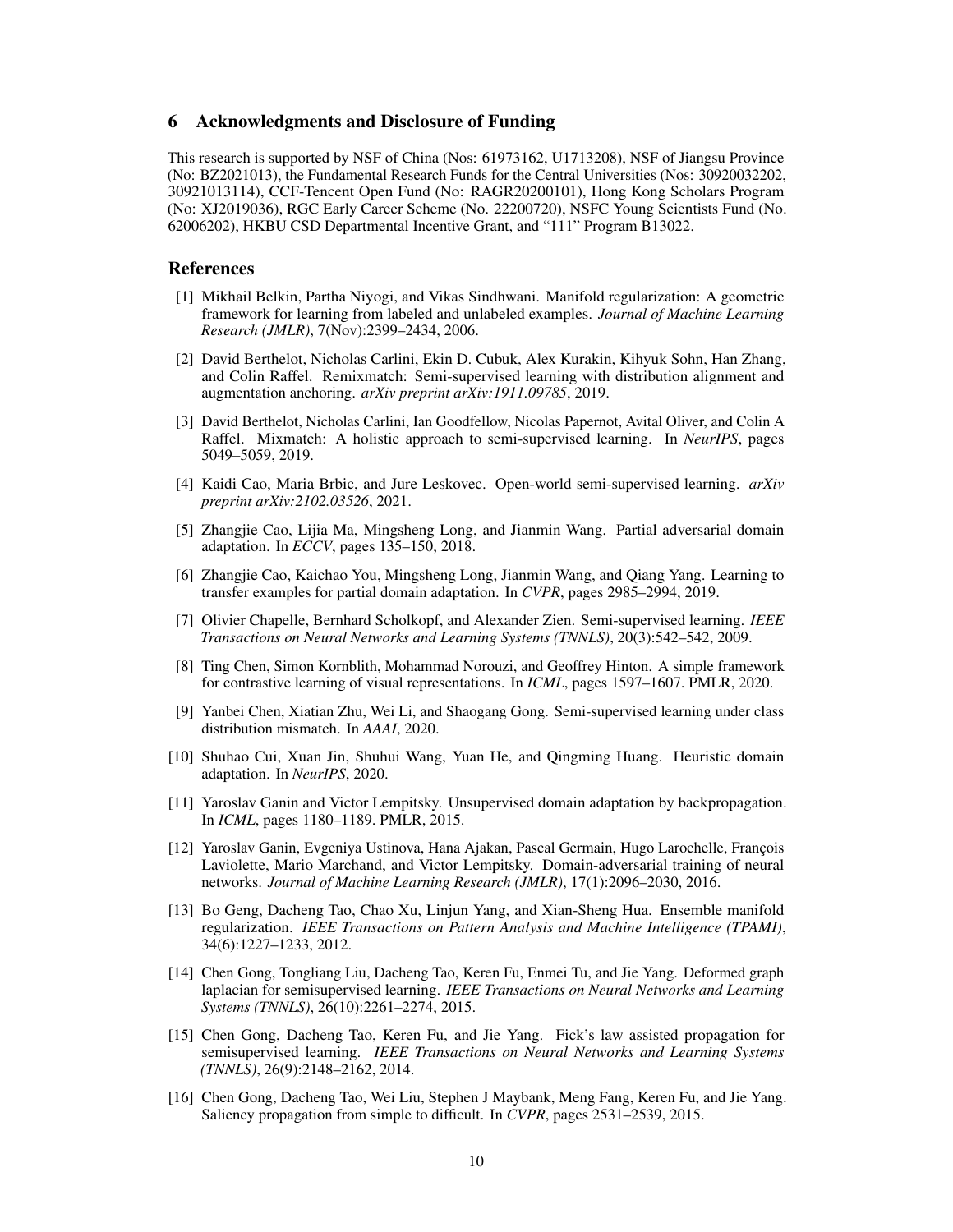- <span id="page-10-1"></span>[17] Chen Gong, Dacheng Tao, Stephen J Maybank, Wei Liu, Guoliang Kang, and Jie Yang. Multimodal curriculum learning for semi-supervised image classification. *IEEE Transactions on Image Processing (TIP)*, 25(7):3249–3260, 2016.
- <span id="page-10-9"></span>[18] Yves Grandvalet and Yoshua Bengio. Semi-supervised learning by entropy minimization. In *NeurIPS*, pages 529–536, 2005.
- <span id="page-10-4"></span>[19] Lan-Zhe Guo, Zhen-Yu Zhang, Yuan Jiang, Yu-Feng Li, and Zhi-Hua Zhou. Safe deep semisupervised learning for unseen-class unlabeled data. In *ICML*, 2020.
- <span id="page-10-17"></span>[20] Kaiming He, Xiangyu Zhang, Shaoqing Ren, and Jian Sun. Deep residual learning for image recognition. In *CVPR*, pages 770–778, 2016.
- <span id="page-10-13"></span>[21] Jiabo Huang, Qi Dong, Shaogang Gong, and Xiatian Zhu. Unsupervised deep learning by neighbourhood discovery. In *ICML*, pages 2849–2858. PMLR, 2019.
- <span id="page-10-5"></span>[22] Jingchen Ke, Chen Gong, Tongliang Liu, Lin Zhao, Jian Yang, and Dacheng Tao. Laplacian welsch regularization for robust semisupervised learning. *IEEE Transactions on Cybernetics (TCYB)*, 2020.
- <span id="page-10-14"></span>[23] Alex Krizhevsky, Geoffrey Hinton, et al. Learning multiple layers of features from tiny images. 2009.
- <span id="page-10-2"></span>[24] Samuli Laine and Timo Aila. Temporal ensembling for semi-supervised learning. In *ICLR*, 2016.
- <span id="page-10-0"></span>[25] Yann LeCun, Yoshua Bengio, and Geoffrey Hinton. Deep learning. *nature*, 521(7553):436–444, 2015.
- <span id="page-10-10"></span>[26] Dong-Hyun Lee. Pseudo-label: The simple and efficient semi-supervised learning method for deep neural networks. In *ICML Workshop*, 2013.
- <span id="page-10-8"></span>[27] Shiyu Liang, Yixuan Li, and Rayadurgam Srikant. Enhancing the reliability of out-ofdistribution image detection in neural networks. In *ICLR*, 2018.
- <span id="page-10-11"></span>[28] Mingsheng Long, Zhangjie Cao, Jianmin Wang, and Michael I Jordan. Conditional adversarial domain adaptation. In *NeurIPS*, 2018.
- <span id="page-10-6"></span>[29] Huixiang Luo, Hao Cheng, Yuting Gao, Ke Li, Mengdan Zhang, Fanxu Meng, Xiaowei Guo, Feiyue Huang, and Xing Sun. On the consistency training for open-set semi-supervised learning. *arXiv preprint arXiv:2101.08237*, 2021.
- <span id="page-10-7"></span>[30] Takeru Miyato, Shin-ichi Maeda, Masanori Koyama, and Shin Ishii. Virtual adversarial training: a regularization method for supervised and semi-supervised learning. *IEEE Transactions on Pattern Analysis and Machine Intelligence (TPAMI)*, 41(8):1979–1993, 2018.
- <span id="page-10-3"></span>[31] Avital Oliver, Augustus Odena, Colin A Raffel, Ekin Dogus Cubuk, and Ian Goodfellow. Realistic evaluation of deep semi-supervised learning algorithms. In *NeurIPS*, pages 3235– 3246, 2018.
- <span id="page-10-12"></span>[32] Pau Panareda Busto and Juergen Gall. Open set domain adaptation. In *ICCV*, pages 754–763, 2017.
- <span id="page-10-16"></span>[33] Xingchao Peng, Ben Usman, Neela Kaushik, Dequan Wang, Judy Hoffman, and Kate Saenko. Visda: A synthetic-to-real benchmark for visual domain adaptation. In *CVPRW*, pages 2021– 2026, 2018.
- <span id="page-10-18"></span>[34] Olga Russakovsky, Jia Deng, Hao Su, Jonathan Krause, Sanjeev Satheesh, Sean Ma, Zhiheng Huang, Andrej Karpathy, Aditya Khosla, Michael Bernstein, et al. Imagenet large scale visual recognition challenge. *International journal of computer vision*, 115(3):211–252, 2015.
- <span id="page-10-15"></span>[35] Kate Saenko, Brian Kulis, Mario Fritz, and Trevor Darrell. Adapting visual category models to new domains. In *ECCV*, pages 213–226. Springer, 2010.